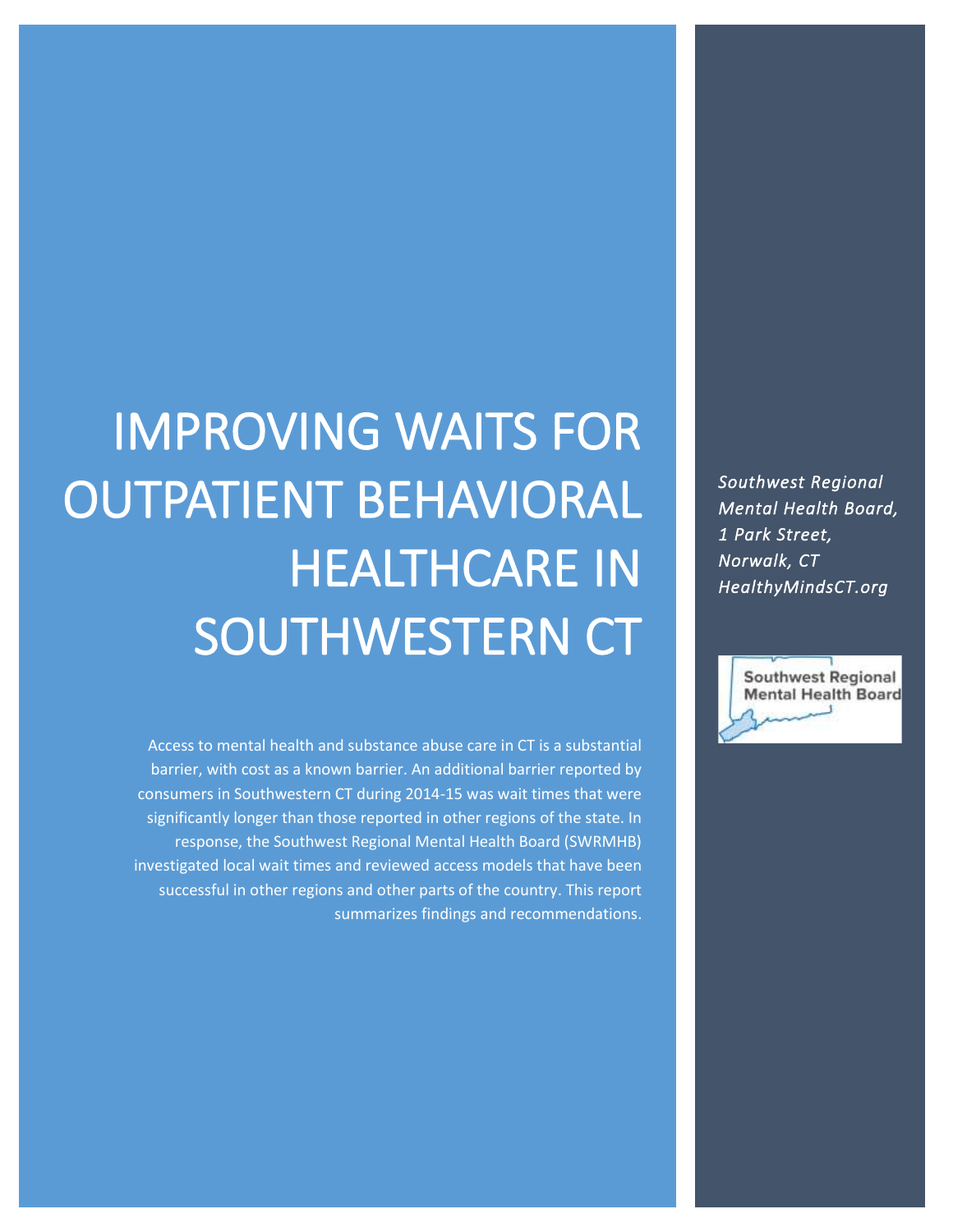**Southwest Regional Mental Health Board** لسعد

# **IMPROVING WAITS FOR OUTPATIENT BEHAVIORAL HEALTHCARE IN SOUTHWESTERN CONNECTICUT**

## **CONTENTS**

|      | <b>Executive Summary</b>                                 | 2           |
|------|----------------------------------------------------------|-------------|
| Ι.   | Waiting for Access to Behavioral Health in CT's Region 1 | 3           |
|      | A. Introduction                                          | 3           |
|      | B. Methods                                               | 3           |
|      | C. Wait Times in Southwestern CT                         | 4           |
| H.   | <b>Best Practices</b>                                    | $\ldots$ .7 |
|      | A. Importance of Limiting the Wait for an Appointment    | 7           |
|      | B. Monitoring Days of Wait                               | 8           |
|      | C. Scheduling Techniques                                 | 9           |
| III. | Recommendations                                          | .14         |
|      |                                                          |             |

## Tables & Graphs

| Graphs 1, 2 and 3: Approximate Wait for First Appointment at Adult and Child BH Practices<br>and SUD Practices in Southwestern CT, Summer 2015 | $4-5$         |
|------------------------------------------------------------------------------------------------------------------------------------------------|---------------|
| Graph 4. Relationship of Days of Wait to Kept Appointments                                                                                     | 8             |
| Tool 1. Definition of TNA Indicator                                                                                                            | 9             |
| Case 1. Implementation of Open Access Model at LifeBridge                                                                                      | 10            |
| Tool 2. Sample Questions to Evaluate the Client Experience                                                                                     | $\dots$ 11    |
| Box 1. Caller Experience in Southwestern CT                                                                                                    | 12            |
| Case 2. Analyzing Access at a Local Mental Health Authority                                                                                    | $\dots$ 12-13 |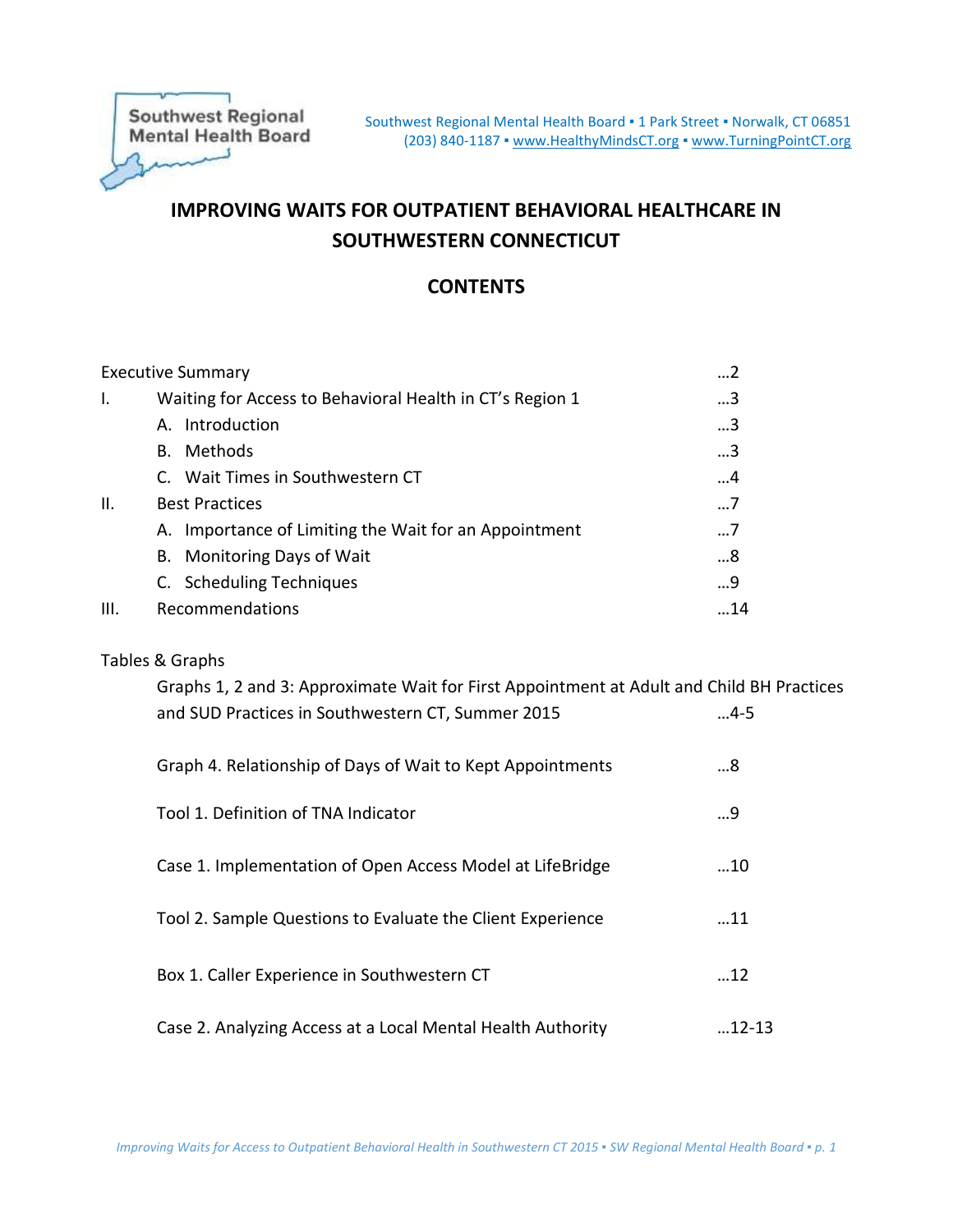# **EXECUTIVE SUMMARY: WAITS FOR OUTPATIENT BEHAVIORAL HEALTHCARE**

Access to mental health and substance abuse care in CT is a substantial barrier, with cost as a known barrier. An additional barrier reported by consumers in Southwestern CT during 2014-15 was wait times that were significantly longer than those reported in other regions of the state. In response, the Southwest Regional Mental Health Board (SWRMHB) investigated these reports and looked at access models that have been successful in other regions and other parts of the country.

To determine wait times, SWRMHB conducted a telephone survey of 63 behavioral health agencies in Southwestern CT. These included all state-supported nonprofit agencies providing adult mental health, children's mental health, and substance use services, as well as several large private programs. Contact was made with 59 agencies, which revealed:

- $\rightarrow$  41% of behavioral health agencies reached were able to provide a first appointment within one week. 12% of practices contacted were able to offer an appointment within 2 days.
- $\rightarrow$  27% of all practices surveyed had waits of more than 2 weeks, including 12% that had waits of more than a month for a first appointment. Only adult-focused practices (18% of the 28 adult practices surveyed) had the very long wait times of 6+ weeks that had been reported. In a couple of cases, the appointments offered were 3 months away.
- $\rightarrow$  Substance use provider agencies were better able to schedule first visits for clients within a relatively short period of time than mental health agencies.
- At least half of calls to the main numbers of agencies in Southwestern CT did not initially reach a person who could schedule an appointment.

SWRMHB's review of access models, including a provider forum organized in summer 2015, found that:

- $\rightarrow$  Short waits for appointments are associated with a positive experience for the client, which in turn is associated with an increased likelihood of beginning therapy and with better outcomes.
- $\rightarrow$  Within the first 2 days of making an appointment, the percentage of kept appointments drops from 90% to under 75%.
- The Open Access (a.k.a. Advanced Access) model as used by LifeBridge Community Services in Bridgeport and other regions of the state is successful in providing walk-in access to behavioral healthcare, minimizing no-shows, and increasing clinician productivity.
- Providers can use Lean Management and other techniques to examine intake and scheduling from a client's perspective in order to improve the client experience.

Recommendations include: Encourage providers to identify and reduce the number of steps involved in accessing care at their agency from a consumer's perspective. Encourage providers to regularly check the length of time for the "Third Next Available Appointment" (TNA)—a recommended indicator that is a more accurate reflection of availability. Aim to provide appointments within a couple of days and no more than a week. Consider calling back clients who do not show up and/or making use of waitlists to maximize access. Promote implementation of the "Open Access" model.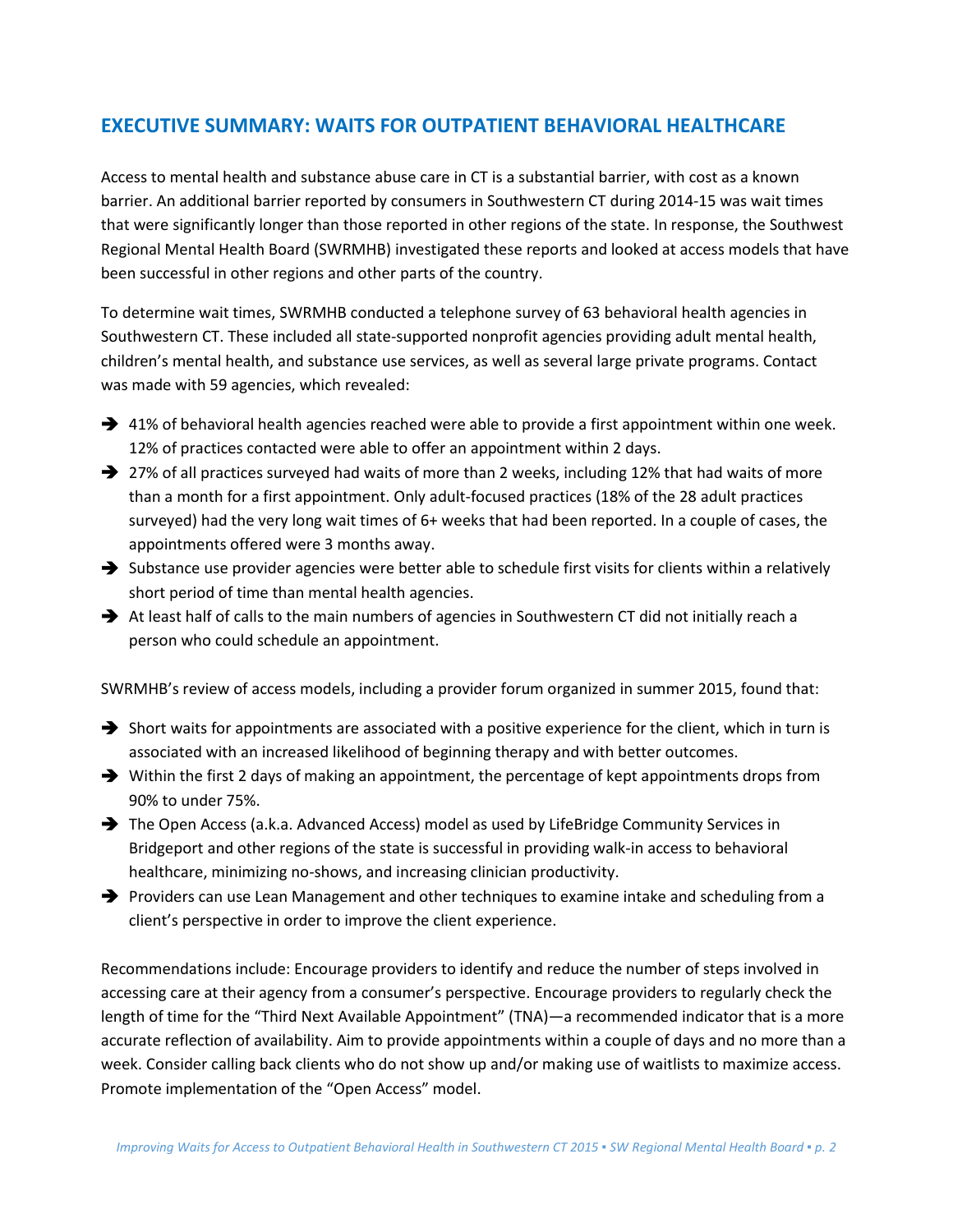# **I. WAITING FOR ACCESS TO BEHAVIORAL HEALTH IN CT'S REGION 1**

## **A. Introduction**

Fundamental goals of health care are that it be safe, effective, patient-centered, efficient, equitable—and timely. But why is timeliness so important?

Timeliness speaks to the role of scheduling and wait times in regard to health care access. Currently, the U.S. health care system is provider-focused and governed by many competing interests. Health care providers focus on providing cost-effective care and receiving reimbursement. Providers are incentivized to deliver services that are more profitable and able to be delivered at lower costs. Consumers want personalized services with lower out-of-pocket costs, while payers seek to control risks and limit costs. Because of these differences, the needs and priorities of the different stakeholder groups are not always aligned. The current health care system reflects the priorities of providers and payers and has resulted in traditional scheduling systems that are not designed to meet clients' needs, but are instead designed to fit staff schedules that may be poorly aligned with client needs or circumstances.

With the implementation of the Affordable Care Act and the expansion of Medicaid, more people are accessing treatment for mental health and addiction services because of the increased public and private insurance coverage. Unfortunately, timely access to these services is already a challenge for many Americans, especially veterans. Access is further complicated by the fact that many public and private health systems require patients to meet with primary care providers before accessing mental health care, making the total wait times for such services even longer.

In Southwestern Connecticut (Region 1), many consumers expressed concerns regarding long wait times to get appointments with behavioral healthcare providers, citing waits that were longer than in other regions of the state. In response, the Southwest Regional Mental Health Board (SWRMHB) decided to study whether wait times are a major obstacle to mental health care in Region 1 and whether different intake and scheduling models could help.

## **B. Methods**

SWRMHB took a two-pronged approach to investigating wait times in the region:

The first element of the study was a phone survey aimed at estimating current wait times to receive services at local provider agencies. 63 behavioral health agencies were identified for the survey, including all the state-supported mental health and substance use agencies serving adults and children, as well as large private practices. Over the course of two weeks during the summer of 2015, these agencies were contacted by SWRMHB staff and interns to inquire about getting a first appointment with a therapist.

Agencies were called twice—once by someone identifying as being from the Regional Mental Health Board and once by someone simply identifying as needing an appointment. No significant difference emerged between calls from an identified member of the Regional Board vs from a potential client.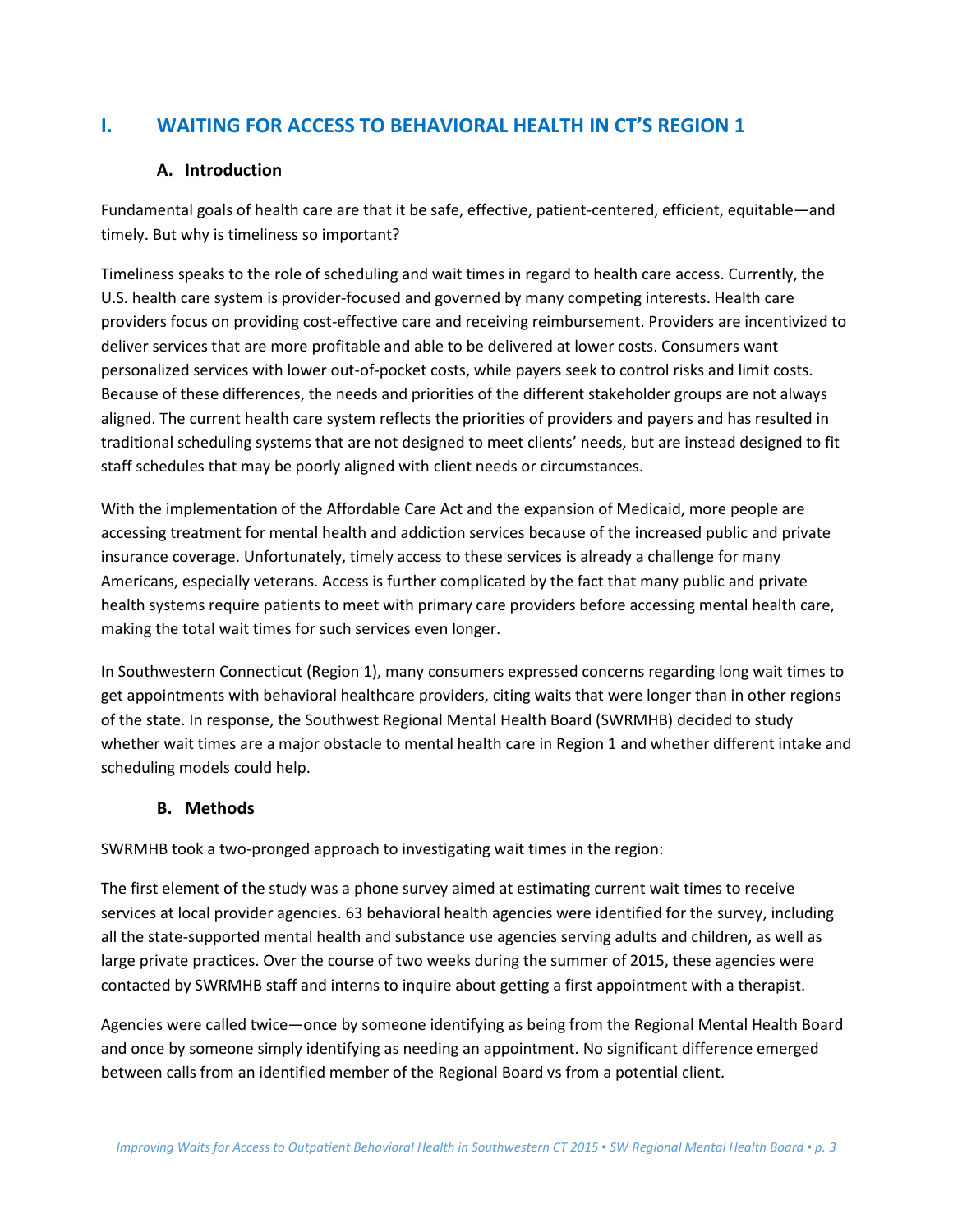**The agencies surveyed included all major behavioral health provider agencies in the region receiving state support as well as large private clinics, for a total of 59 agencies reached out of 63 attempted<sup>1</sup> . These included 28 agencies focused on adult behavioral healthcare, 17 focused on children, and 14 primarily focused on substance use disorders. Individual private providers were not contacted.**

The second phase of the study focused on best practices. SWRMHB reviewed the literature assessing the issues, priorities, challenges, and strategies for providing timely health care appointments. SWRMHB staff prepared and organized a forum, "Innovations to Improve Access to Behavioral Healthcare in Southwest Region" for Region 1 mental health professionals to learn about access models and local successes. Two local mental health providers were invited to share their experiences in changing access models in their organizations.

## **C. Wait Times in Southwestern CT**

 $\overline{a}$ 

At the time of the phone survey (summer 2015), the vast majority of practices contacted were accepting new clients: 93% of adult practices, 94% of child practices, and 100% of substance use practices.

Graphs 1, 2 and 3 (below) report the waits for access by practice type: behavioral health provider agencies focused on adults; mental health provider agencies focused on children; and provider agencies focused on substance use disorders and/or co-occurring disorders.

**Graphs 1, 2 and 3: Approximate Wait for First Appointment at Adult and Child BH Practices and SUD Practices in Southwestern CT, Summer 2015**



 $^1$  Some contacts with agencies resulted in several days of phone tag and other issues, and as a result were not included for comparison with other agency data.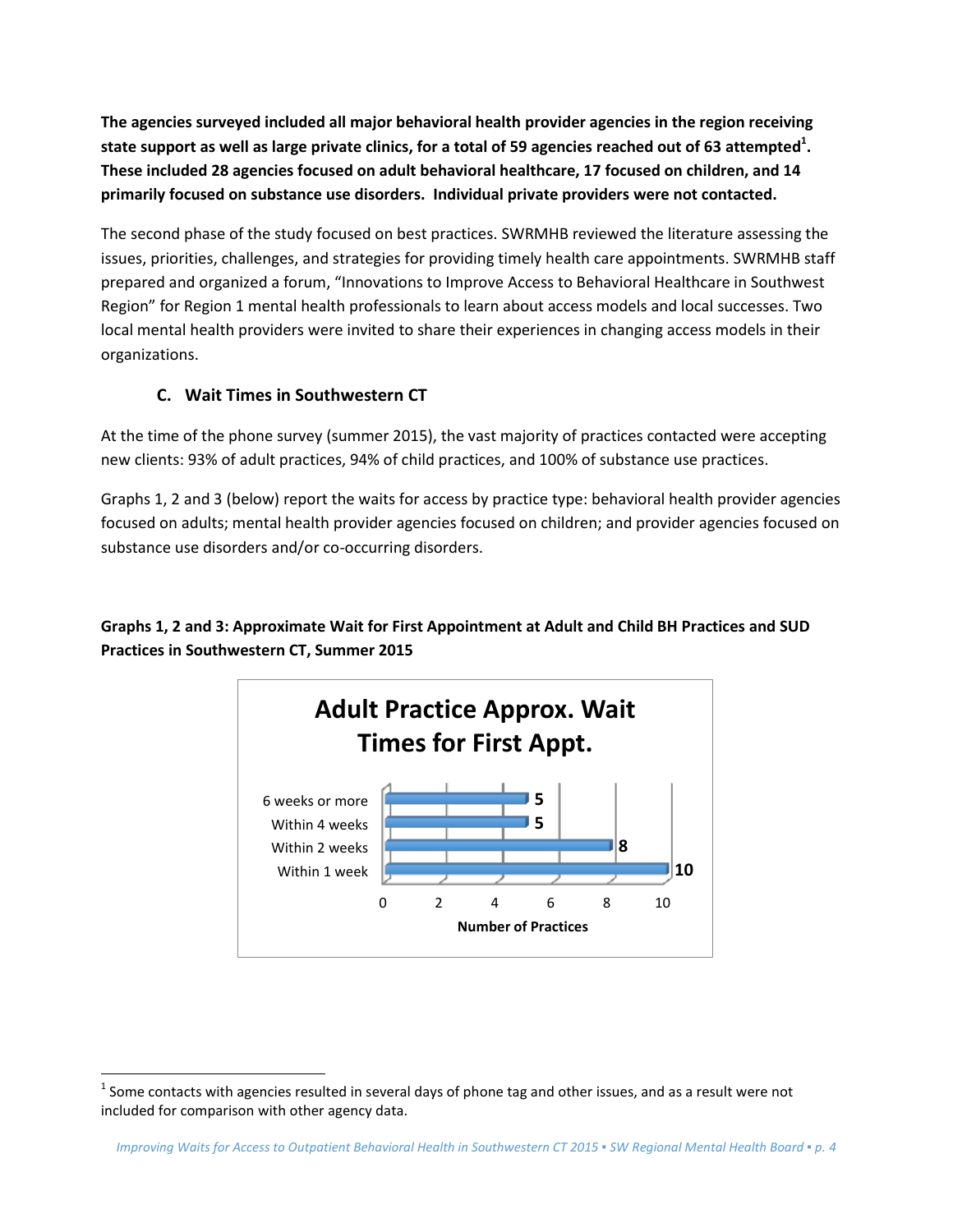



## **Overall, 41% of behavioral health programs and clinics contacted in Southwestern CT were able to provide a first appointment within one week.**

- A greater percentage of substance use agencies (50%) were able to provide appointments within a week compared with behavioral/mental health-focused agencies (38%).
- Among mental health-focused practices, 41% of agencies serving children were able to provide appointments within a week compared with 36% of agencies serving adults.

◆ Only 12% (7) of all practices contacted could offer an appointment within 2 days, which is the ideal **time frame for appointments since research shows that no-show and cancellation rates reach 25% after two days.**

> Among the 10 adult practices offering a first visit within a week (36% of the adult practices), 1 location offered walk-in, 1 had an immediate opening, and 1 could provide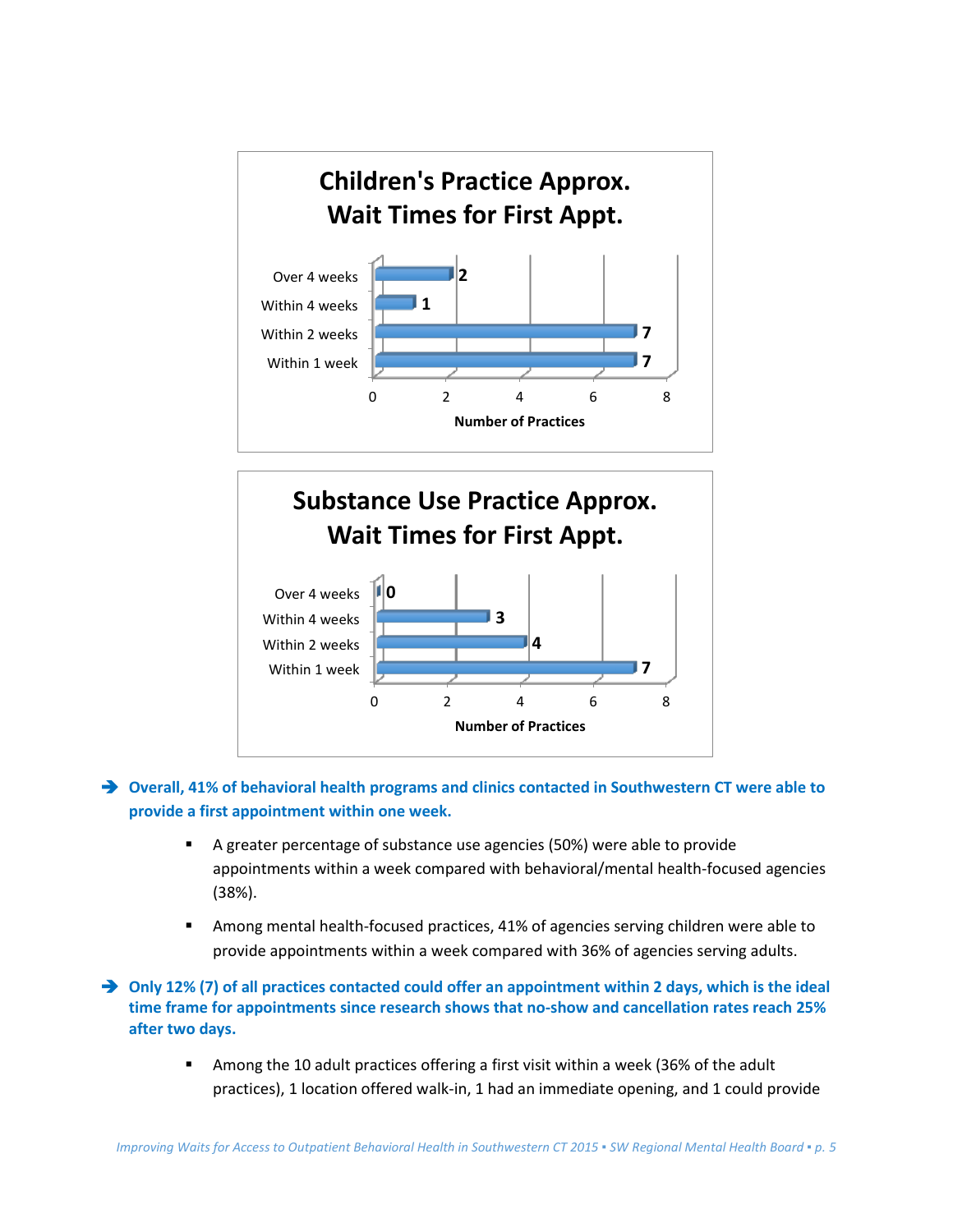an appointment within 2 days. Two practices offered to put the caller on a waitlist.

- Among the 7 children's practices offering a first appointment within a week (41% of child practices), only 1 could provide an appointment within 2 days. One offered to put the caller on a waitlist.
- Among the 7 substance use providers that could offer a first appointment within a week (50%), 3 were able to provide the first visit within 24 hours and one more within 2 days.

 **27% of all practices surveyed had waits of more than 2 weeks, including 12% that had waits of more than a month for a first appointment.** 

- Only adult-focused practices (18% of the 28 adult practices surveyed) had the very long wait times of 6+ weeks that had been reported. In a couple of cases, the appointments offered were 3 months away.
- No substance use providers had wait times longer than 2 weeks.
- **In SWRMHB's (separate) prescriber survey, psychiatrists and psychiatric APRNs cited waits** of 2.4 to 2.7 weeks for a first appointment.
- **Overall, substance use providers were best able to schedule first visits for clients within a relatively short period of time**, with more than a quarter of appointments scheduled within the first 2 days of the client's call, another quarter within a week, and none scheduled more than 2 weeks out.

Many of the provider agencies contacted were grouped together in the urban areas of the region: Stamford, Norwalk, Bridgeport. No urban area was found to have significantly shorter or longer waits than any other. Within each urban area, provider agencies had somewhat different wait periods, implying that a client who was given an appointment in two weeks but called around would be likely to find an earlier appointment somewhere else.

In this survey, the only type of agency that had the extremely long wait periods for a first appointment that had been reported was adult behavioral health provider agencies. It is possible that small practices and individual private providers that were not contacted also have very long waits for a first appointment. **Individuals seeking a behavioral health appointment and experiencing frustration with long waits should consider calling several of the larger nonprofit agencies.**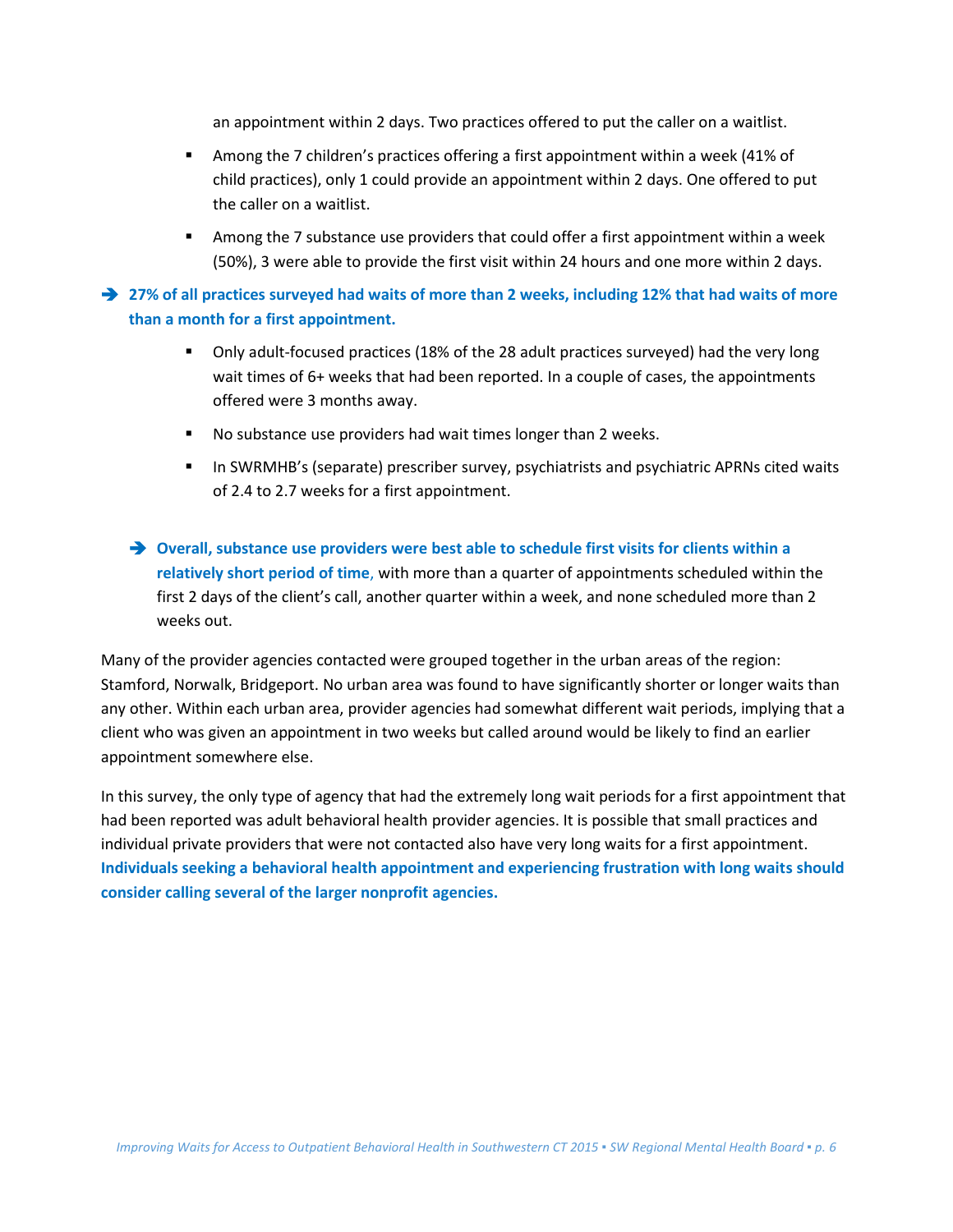# **II. BEST PRACTICES**

To investigate methods for shortening the time needed to access mental healthcare, SWRMHB conducted a literature review of best practices and organized a provider forum to present different scheduling and access models. At the "Innovations to Improve Access" provider forum, SWRMHB focused on developing a better understanding of how days of wait and related access barriers affect the client experience and what can be done about it. Long wait times result in client frustration, inconvenience, suffering, and dissatisfaction with the health care system. When wait times are short, not only are clients more likely to begin therapy but their client care experience is more positive. A positive care experience is, in turn, associated with greater adherence to recommended care, better clinical care and quality outcomes, and lower health care utilization.

Attended by more than 30 provider agencies in the region, the "Innovations to Improve Access to Behavioral Healthcare in Southwest Region" Forum included three presentations:

- SWRMHB's Deputy Director, Cheryll Houston, gave a presentation based on the literature review summarizing issues and models in improving access.
- The Clinical Director of LifeBridge Community Services (formerly FSW) in Bridgeport, Lauren Festa, presented the Open Access model as implemented by FSW a few years ago and how it has improved access to therapy.
- The Director of the FS Dubois Center in Stamford (the Local Mental Health Authority), Man-Ching Yeh, presented goals and processes for improving intake at FS Dubois.

The findings are summarized below.

## **A. Importance of Limiting the Wait for an Appointment**

Reducing wait times for mental health services is important in providing quality care. Clients respond best to mental health services when they first realize that they have a problem. Unfortunately, because primary care providers often serve as gatekeepers for mental health care, individuals in need can face delays due to the need for a gatekeeper appointment and as a result of scheduling by the mental health provider agency.

The perception of long wait times has a negative effect on overall client satisfaction. Not only is the overall health care experience negatively affected by longer wait times, but so is the client's perception of the information, instructions, and treatment received from their health care provider.

**The most commonly missed counseling appointment is the initial engagement session, known as the "intake."** When individuals first reach out for services, they have realized that they cannot manage their symptoms alone, so it is important to see that person as soon as possible. People who experience short wait times between their initial contact and their intake appointment are more likely to keep the appointment than those who must wait longer for their intake appointment.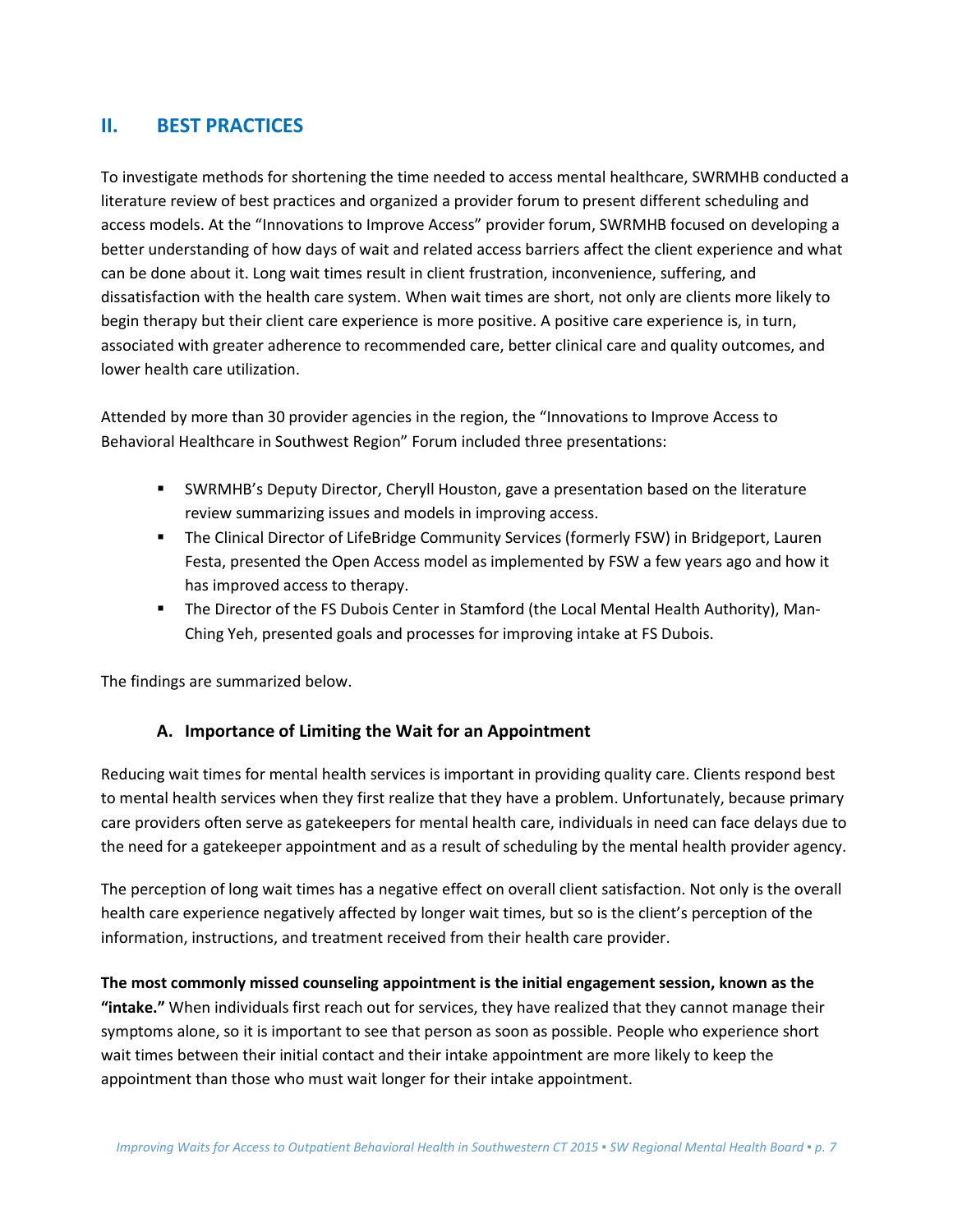As Graph 4 shows (below), **the longer a client must wait for service, the greater the likelihood that the client will miss the appointment:**



**Graph 4. Relationship of Days of Wait to Kept Appointments**

→ Within the first 2 days of making an appointment, the percentage of kept appointments drops **from 90% to under 75%.** The rate of kept appointments continues to drop with each additional day's wait, reaching 70% within 7 days.

#### **B. Monitoring Days of Wait**

The impact of high cancellation and no-show rates is felt in increased provider dissatisfaction and burnout, as well as by clients who may not start treatment. Low kept-appointment rates also have an effect on an agency's client numbers and income.

As a result, providers should regularly track the days of wait between a client's call and the appointment date that the client is given. **The most accurate method for providers to use to track days of wait is the "Third Next Available Appointment" (TNA) indicator**, defined as Tool 1, below: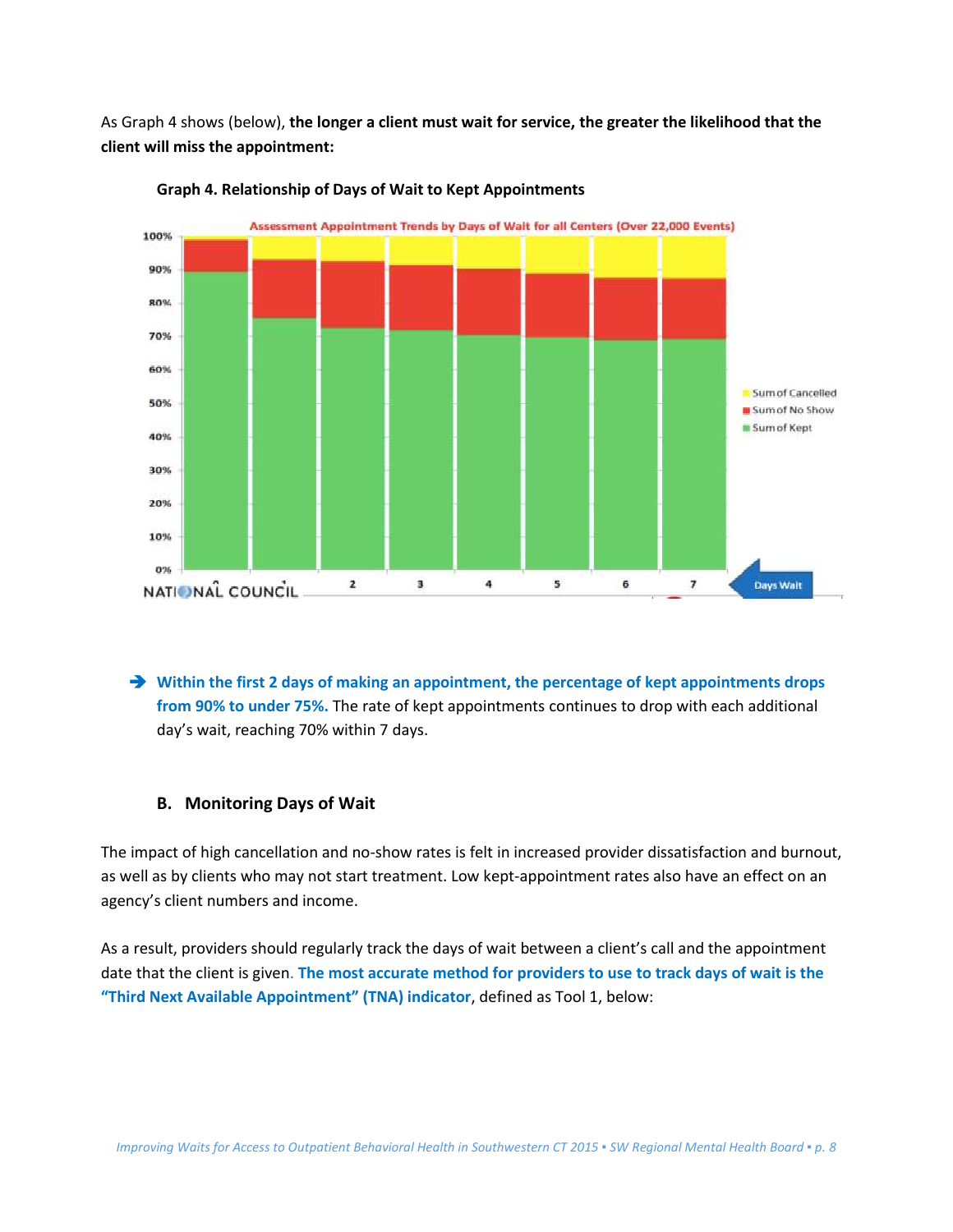### **Tool 1. Definition of TNA Indicator**

**Third Next Available Appointment** (TNA) is defined as the average length of time in days between the day a person makes a request for an appointment with a provider and the third available appointment for a new patient physical, routine exam, or return visit exam.

Third Next Available Appointment is used rather than the "next available" appointment since it is a more sensitive reflection of true appointment availability. For example, an appointment may be open at the time of request because of a cancellation or other unexpected event. Using the "third next available" appointment eliminates chance occurrences from the measure of availability.

By monitoring the Third Next Available appointment, providers can more accurately gauge the days of wait their clients experience. Providers can then determine whether their scheduling procedures should be adjusted to better handle demand.

## **C. Scheduling Techniques**

To handle client intake and flow, the three most commonly used scheduling techniques are:

- **Block Scheduling** Clients are scheduled within specific times throughout the day, such as morning or afternoon, and then seen on a first-come, first-served basis within that time frame.
- **Modified Block Scheduling** Clients are assigned to smaller segments of times throughout the day, such as hourly.
- **Individual Scheduling**  The most common scheduling method used in the U.S.; clients are scheduled for a specific time slot, and timing of appointments is determined according to the supply of providers.

Though in common use and often a part of the organizational culture, these access models can result in prolonged wait times due to inefficiencies in operations and care coordination. The disrupted or inefficient flow can result in the underuse of resources and an imbalance between the demand in clients to be seen and the supply of providers.

Many organizations are pursuing alternative scheduling procedures as strategies to improve flow, shorten days of wait, and enhance the client experience. These include the Open Access model (also known as Advanced Access), Smoothing Flow, Lean Management, and other techniques.

## **1. Open Access (a.k.a. Advanced Access), or Same-Day Scheduling**

The Advanced Access model of patient scheduling, also known as open access or same-day scheduling, has as a core principle that patients can obtain an appointment on the same day if desired. Appointments are not booked weeks or months in advance, but rather each day starts with a sizable share of the day's appointments being left open, with the remainder used for appointments for people who elected not to come to the office on the day they called.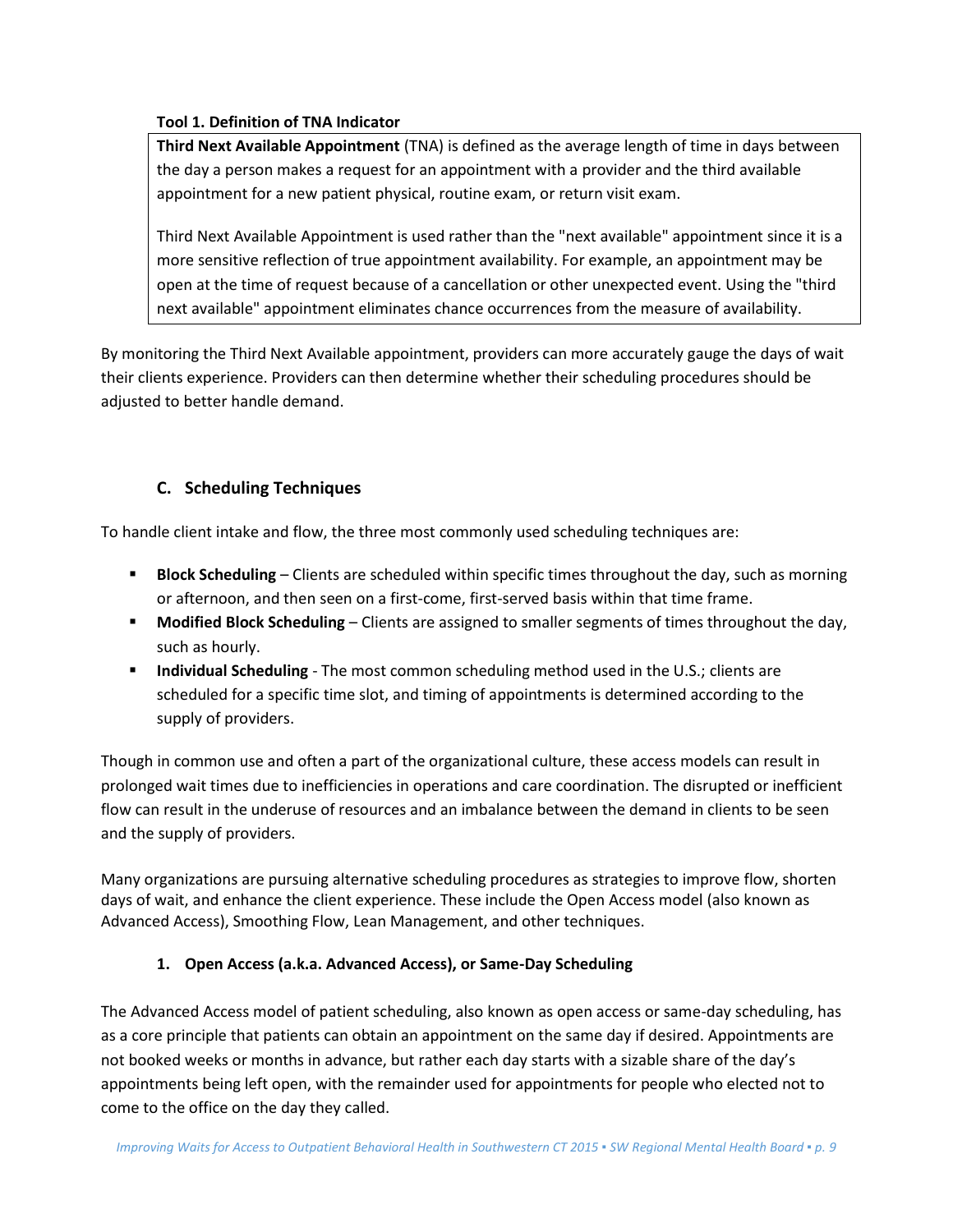This workflow model involves only one primary care appointment type. In the early stages of implementation, appointments are divided into two queues or groups of patients, one dedicated to that day's urgent demand, and the other open for appointments made when patients called on previous days but did not wish to come in on that day.

Open Access has already been used to good effect in other parts of Connecticut. In Southwestern CT it is less well known. LifeBridge is a local (Bridgeport) provider agency that adopted this model a few years ago and has had impressive results with improving client access to clinicians—although access to psychiatrists remains more delayed. Case 1 (below) describes how LifeBridge implemented the open access model.

## **Case 1. Implementation of Open Access Model at LifeBridge Community Services (formerly FSW)**

*LifeBridge Community Services (Bridgeport) serves people impacted by poverty who are challenged by a range of complex social, economic, and health issues, and works to meet the diverse and complex needs of clients and their families. Clients come for help in managing financial crises, family challenges, mental health services and a chance to develop the work skills they need to achieve employment goals.* 

*Since long wait times for mental health care were associated with higher rates of missed appointments and less usage of mental health services overall, LifeBridge Community Services decided to implement an open access model in its mental health clinic to reduce wait times and increase patient satisfaction.* 

*Key variables measured before and after implementation of the model included numbers of completed intakes, waiting time for appointments, and clinic productivity. Prior to implementation, the time between the initial contact and the intake interview was at least six weeks.*

*When the Clinical Director first announced implementation of the Open Access model, staff were resistant, expressing anxiety about the use (and abuse) of walk-in appointments by clients. Designated hours were set aside for walk-in appointments; other hours were designated for scheduled appointments.* 

*Key changes included physical layout of the offices; previously, initial interviews and intakes were two separate contact appointments, and were conducted at the end of a long dark hallway separate from the rest of mental health service area.* 

- *Within the first few months, most staff agreed that this model offered clients the flexibility that they needed, and was manageable (and sometimes even convenient) from a provider perspective.*
- Waiting time for new appointments was shortened from a mean of 72 days to less than 24 hours, *and clinician productivity has increased dramatically.*

*These improvements have been sustained for more than two years. Initiating open access and implementing record-keeping technology led to dramatic improvements in provision of mental health care and efficient use of resources. Implementation and sustainability of the program were enhanced by using a quality improvement approach to access.*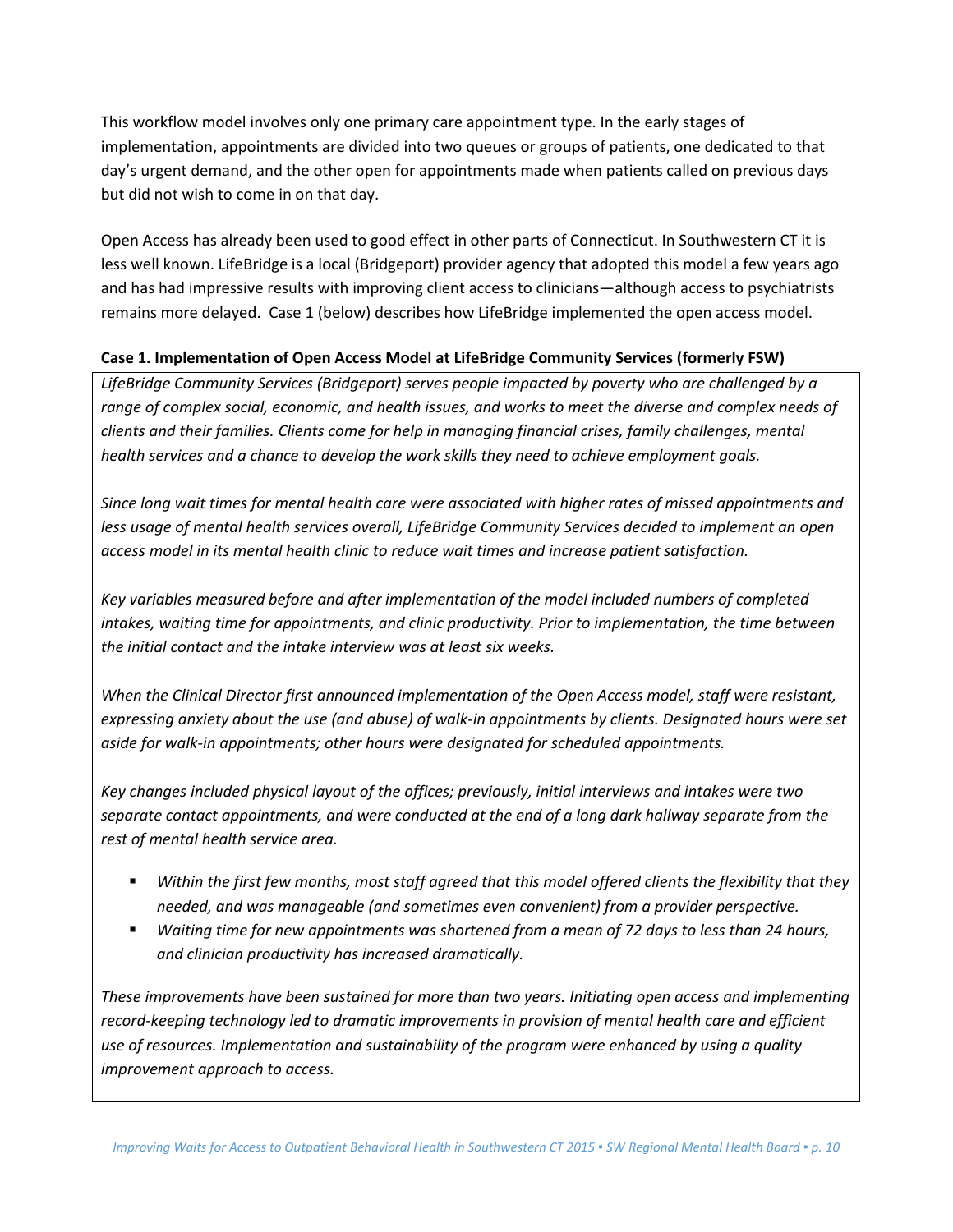It's useful to note that providers in attendance at the forum expressed great interest in the Open Access model. This model has proven to be fluid and easily adapted in a number of office environments. It appears to have the greatest support of the models shared with providers.

## **2. Lean Management and Other Models**

A different approach to achieving same-day access uses the operations management technique known as "smoothing flow." The **Smoothing Flow Scheduling method** identifies and quantifies the many types of variability in patient flow (demand) and identifies the resources available to different patient groups (supply), with the goal of achieving improvements in wait times. Scheduling practices are tailored to minimize the number of appointment types in order to streamline patient visits.

The adoption of **Lean Management** and other techniques of Continuous Quality Improvement are used to improve communication among mental health care team members and are responsive to the needs of the client. The idea of "Lean" management is to maximize customer value while minimizing waste. As described by the Lean Enterprise Institute, "Lean thinking changes the focus of management from optimizing separate technologies, assets, and vertical departments to optimizing the flow of products and services through entire value streams that flow horizontally across technologies, assets, and departments to customers." These approaches emphasize such concepts as shared goals, clear roles for team members and effective communication among different parts of an organization, all in an effort to meet the goal of improving efficiency and eliminating waste.

**In behavioral healthcare, using Lean Management can include analyzing scheduling and intake procedures from the consumer's perspective.** For example, a provider agency may consider the intake process to have started when a scheduler first speaks with a new client. However, from the client's perspective, there may have been a number of calls to different agencies already, or a call that required working through a phone tree and leaving a message, or a call that reached the wrong person who had to transfer the call, and possibly even more steps.

Tool 2, below, provides a sample list of questions to be considered as part of a Lean Management analysis:

## **Tool 2. Sample Questions to Evaluate the Client Experience**

- 1. Do you know how long it takes for a client to make it to the first treatment appointment from the first phone call for help?
- 2. If so: Would you wait that long?
- 3. What information do clients receive during their first onsite visit?
- 4. How long and/or how many sessions does your assessment take?
- *5.* What is your drop-out rate from first call to first treatment appointment?

SWRMHB's phone survey of behavioral health agencies in Region 1 focused on the first of these questions. As part of the survey, callers were asked to make note of the process of getting to the first person who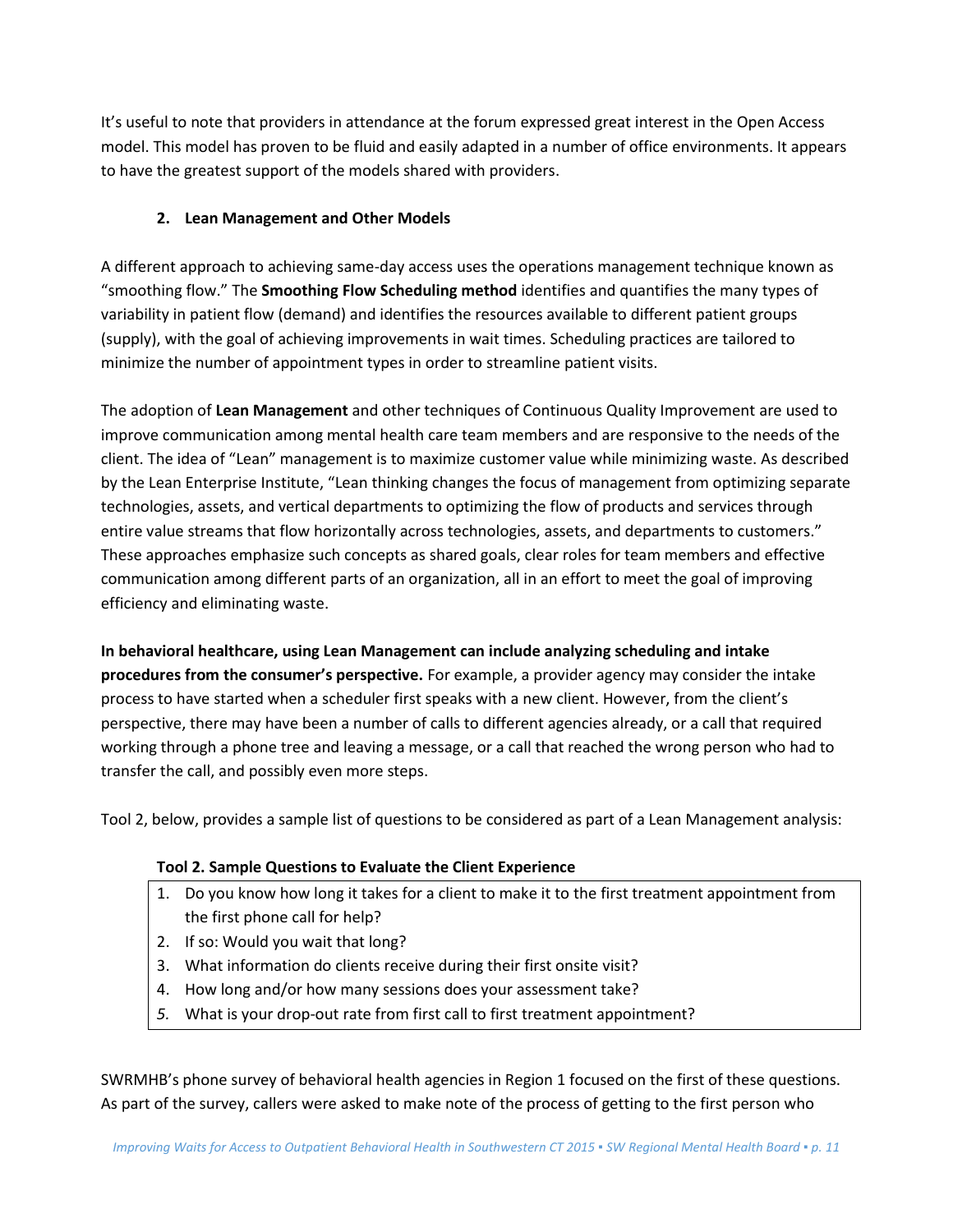could help them make an appointment. **At least half of calls did not reach a person who could schedule an appointment**, as shown in Box 1, below**.**

## **Box 1. Caller Experience in Southwestern CT**

SWRMHB's phone survey involved staff and interns making calls to 63 behavioral health agencies in southwestern CT. Callers took notes on the ease of reaching someone to schedule an appointment:

- 30 out of 63 calls to agencies did not reach a human being but required a message to be left.
- **F** Difficulty in reaching a scheduler led in several cases to multi-day phone tag. As a result 4 of the 63 agencies were not even considered in the survey results because SWRMHB was unable to reach someone within the time frame of the study.
- In some cases the phone tree was noted to be very confusing. It was not easy to determine which option to select simply in order to access appointment scheduling.
- One agency did not answer for two days in a row and did not provide any way to leave a message.
- **Among the places where the caller spoke with someone, one respondent was noted as being** very unfriendly, one was friendly but confusing, a couple required a transfer by the operator/receptionist, and one required two transfers (i.e., speaking with 3 people) in order to reach someone who could help schedule an appointment.
- **While the need to leave a message may not seem burdensome to a provider, a client may view the lack of personal contact and the need to wait for a call-back as frustrating. Leaving a message may be especially problematic for people with low income who have limited minutes on their phone plan, or for non-native speakers. An individual in distress may need to speak with someone immediately. These considerations are factors that providers should revisit from time to time together with their clients.**

Case 2 summarizes considerations noted by a state-operated behavioral health provider in considering access to care from the consumer perspective.

#### **Case 2. Analyzing Access at a Local Mental Health Authority**

*F.S. DuBois Center (FSDC) is a state-operated facility based in Stamford and serving the area from Greenwich through Westport. FSDC is responsible for providing ongoing, individualized treatment to people with severe behavioral health disorders who are publicly insured, uninsured and in some cases underinsured. All services offered at FSDC are aligned with the Commissioner's initiative to move the practice to one offering Community Support and Recovery Pathways. Within many areas of service at FSDC, peers have become integral components.* 

*At the provider forum, Director Man-Ching Yeh presented FSDC's work to improve the intake experience from the client's perspective. She noted that the professionals who usually participate in the intake process naturally want to process each client's personal history based on their specialized training and methods, even though this can result in overlapping questions and multiple and often painful retellings by clients of*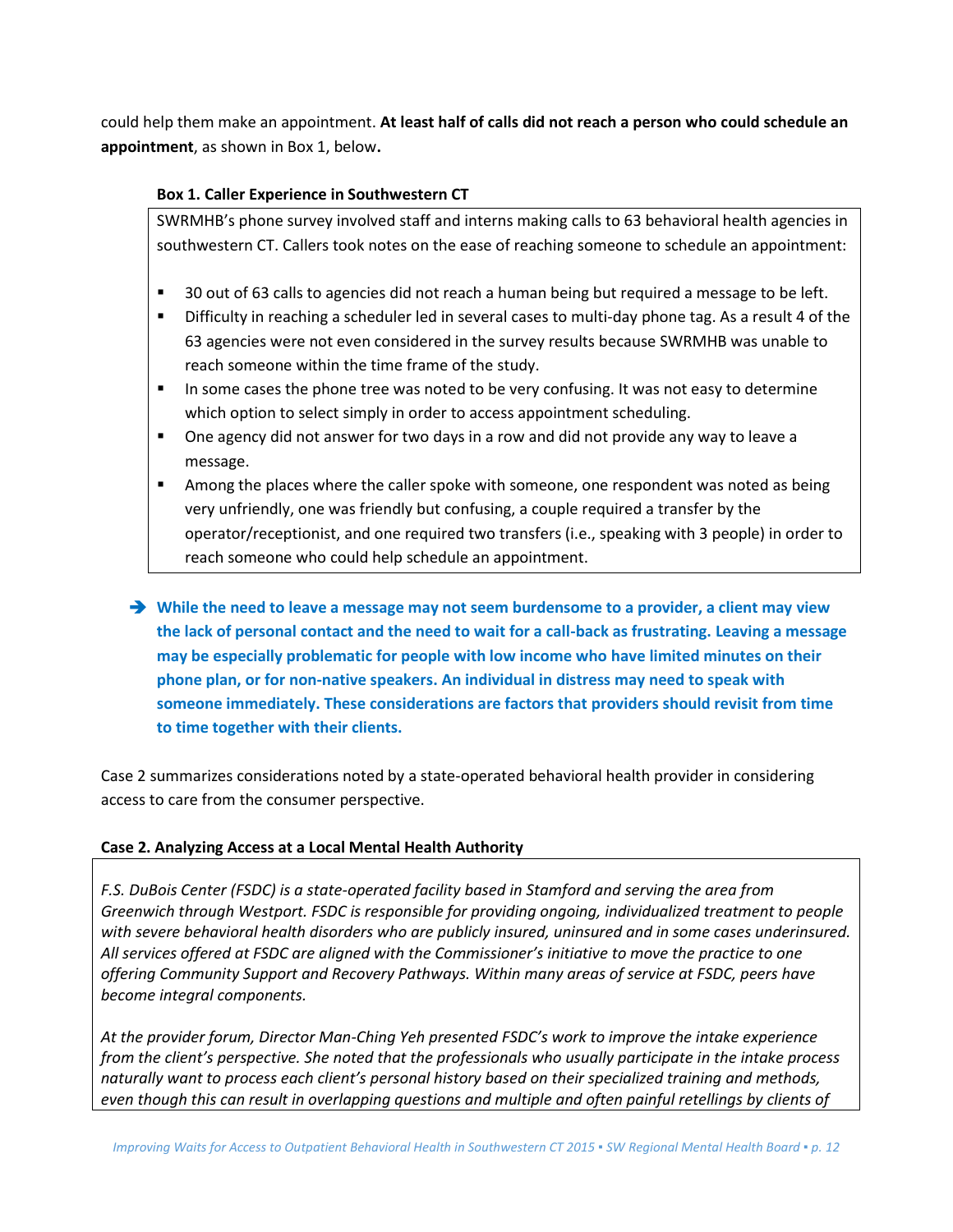*their personal story. Addressing this requires changing not only the intake process but a shift in how professionals view their role in the process and collaborate.* 

*In order to streamline the client's intake experience, reduce repetitiveness, and respect the professional expectations of staff, FSDC engaged in a process of identifying every contact made by clients seeking behavioral healthcare. FSDC recognized that, from the consumer perspective, simply being put on hold or transferred from the first point of contact to another number represented another step in the process. In that sense, clients were found to have already gone through many steps before talking to the first person.* 

*In addition, once clients started the intake process, they had to do an intake assessment in order to be assigned to a team, where they would end up repeating much of the work with their assigned clinical staff. The intake process has now been reformulated. Intake now serves as a triage team, sending new clients to a recipient team where assessments are done by the clinicians who will also be providing the services.* 

*This analysis is part of FSDC's work to develop a more team-based, uniform approach that improves productivity, efficiency, and satisfaction among both clients and employees. This approach will include appropriately and safely delegating certain tasks to non-clinician team members, helping to increase capacity and thereby improve scheduling and increase overall productivity and efficiency.*

To successfully apply emerging best practices, healthcare delivery organizations need the expertise and vision of a range of stakeholders, including clients and families, health care organizations, professional societies, insurers and other payers, and the government. Universally, these basic access principles must be applied in all health care settings:

- Supply-demand matching through formal ongoing evaluation.
- **IMMEDIATE:** Immediate engagement and exploration of need at time of inquiry.
- **EXECT** Client preference on timing and nature of care invited at inquiry.
- Need-tailored care with reliable, acceptable alternatives to clinician visit.
- **Surge contingencies in place to ensure timely accommodation of needs.**
- **Continuous assessment of changing circumstances in each care setting.**

With a culture of service excellence, protected and empowered by organizational leadership and decision makers at every level, all clients can receive the care they need, at the time they need it, every time.